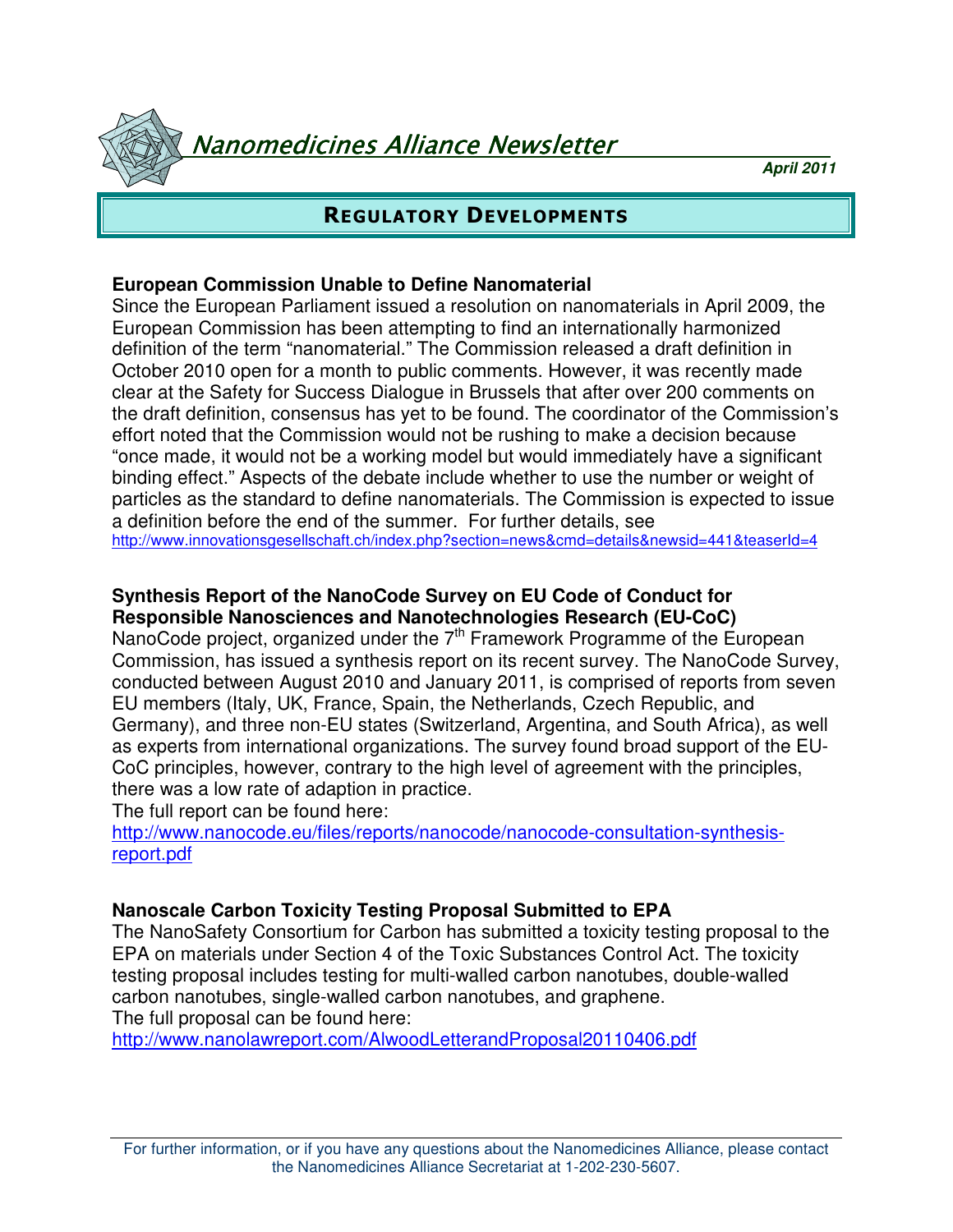### **World Health Organization Developing Guidelines on Nanomaterials**

The World Health Organization is developing guidelines to protect workers' health from potential risks associated with manufacturing nanomaterials. The guidelines will encompass risk assessment, risk management, and provide recommendations on how to improve the occupational safety of workers using nanomaterials, with a focus on low and medium-income countries. The guidelines will be developed by a Guideline Developing Group and a External Review Group, organized by the WHO.

### **Switzerland launches National Research Program "Opportunities and Risks of Nanomaterials"**

The Swiss National Science Foundation has launched a National research Program, "Opportunities and Risks of Nanomaterials" (NRP 64). NRP 64 aims to understand the effects of exposure to nanomaterials on humans and the environment by conducting 18 projects divided into three modules. The modules are medical applications, ecological effect of nanomaterials, development and use of nanomaterials in other industries, such as construction. See http://www.nfp64.ch/E/Pages/home.aspx for details.

# REVIEWS AND OTHER PUBLICATIONS OF INTEREST

- 1. **Characterization of nanoparticles for therapeutics.** Nanomedicine. Dec 2007, Vol. 2, No. 6, pp. 789-803 , Jennifer B Hall, Marina A Dobrovolskaia, Anil K Patri & Scott E McNeil. http://www.futuremedicine.com/doi/abs/10.2217/17435889.2.6.789 doi: 10.2217/17435889.2.6.789
- 2. **Comparative advantages of mechanical biosensors.** Nature Nanotechnology | Review 2011. Vol 6; pp 203-215. J.L. Arlett, E.B. Myers & M.L. Roukes. doi:10.1038/nnano.2011.44 http://www.nature.com/nnano/journal/v6/n4/full/nnano.2011.44.html
- 3. **A review of characterization and physical property studies of metallic nanoparticles** Journal of Physics and Chemistry of Solids, Vol 62, Iss 9-10, 10 Sept 2001, pp 1599-1612 Juh-Tzeng Lue doi:10.1016/S0022-3697(01)00099-3
- 4. **Manufactured nanoparticles: An overview of their chemistry, interactions and potential environmental implications** Science of The Total Environment, Vol 400, Iss 1-3, 1 August 2008, pp 396-414. Yon Ju-Nam, Jamie R. Lead doi:10.1016/j.scitotenv.2008.06.042
- 5. **Solid lipid nanoparticles: Production, characterization and applications** Advanced Drug Delivery Reviews, Vol 47, Iss 2-3, 25 Apr 2001, pp 165-196 Wolfgang Mehnert, Karsten Mäder doi:10.1016/S0169-409X(01)00105-3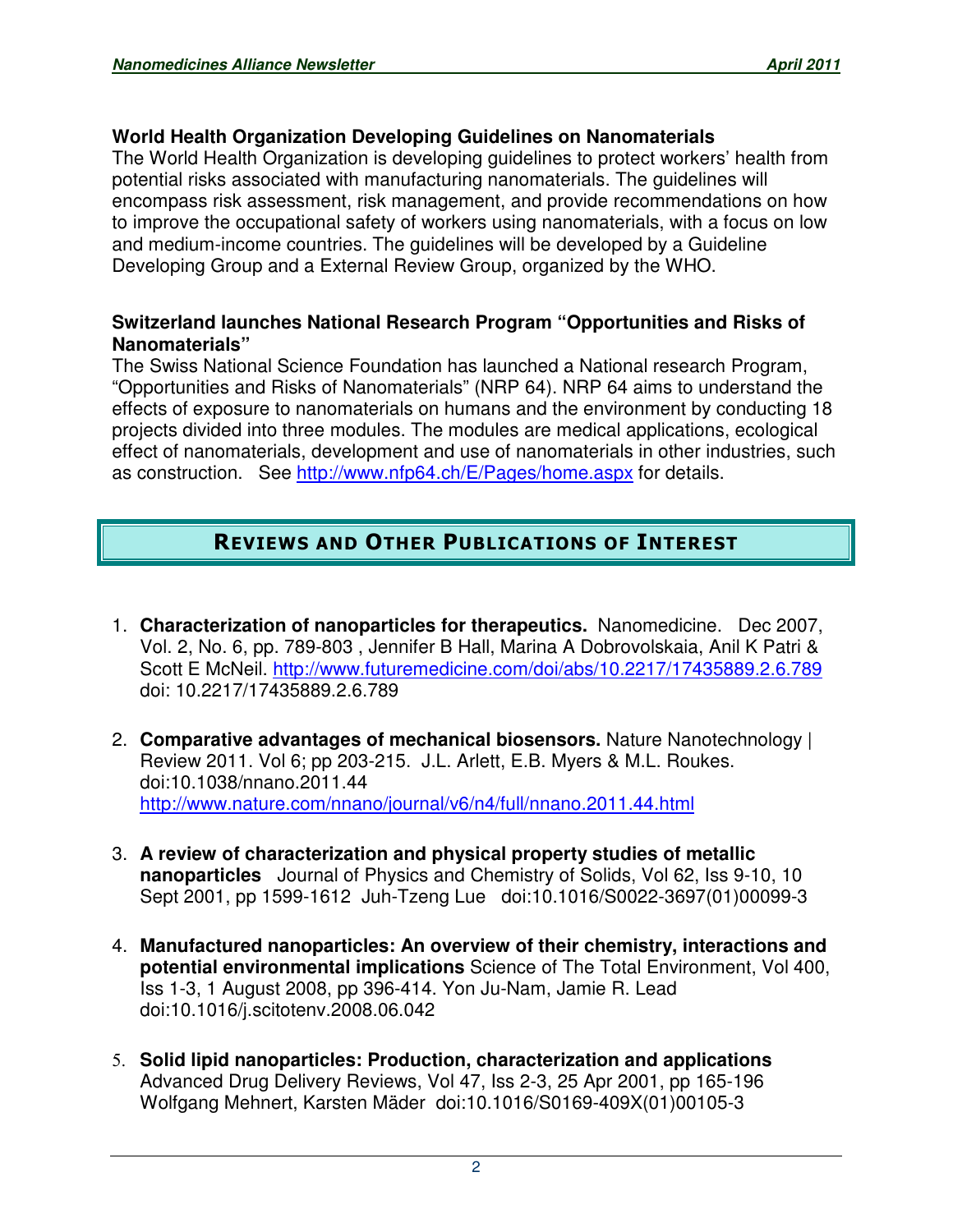- 6. **Identification and characterization of organic nanoparticles in food.** rAC Trends in Analytical Chemistry, Ruud Peters, Guillaime ten Dam, Hans Bouwmeester, Hans Helsper, Stefan Weigel, Günter Allmaier, Frank vd Kammer, Roland Ramsch, Conxita Solans, Monika Tomaniová, Jana Hajslova 2011 doi:10.1016/j.trac.2010.10.004
- 7. **Controlling protein translocation through nanopores with bio-inspired fluid walls** Nature Nanotechnology 2011; Vol 6, pp 253–260. Erik C. Yusko, Jay M. Johnson, Sheereen Majd, Panchika Prangkio, Ryan C. Rollings, Jiali Li, Jerry Yang & Michael Mayer. doi:10.1038/nnano.2011.12
- 8. **Nanobiotechnology: A new look for nanopore sensing**. Nature Nanotechnology 2011 Vol 6, pp 195–196. Tim Albrecht. doi:10.1038/nnano.2011.52

# CONFERENCES AND WORKSHOPS

#### **NANOBio&Med 2011**

April 11-14, 2011, Bilbao, Spain

- Topics include: Nanobioanalysis in vitro, bio-nano fabrication, bio-nano measurement and microscopy, nanomaterials for medicine, bioelectronics, bio-water, nanaomaterials for bio and medical applications, nanoassemblies/surfaces, drug delivery, molecular imaging and biophotonics, integrated systems/sensors, nanotoxicology, far future challenges, and bio-inspired nanotechnologies
- Emerging and future trends to be discussed among industry, academia, governmental and non-governmental institutions

http://www.imaginenano.com/SCIENCE/Scienceconferences\_BioNanoMed.php

### **2011 AAPS Drug Delivery Workshop**

April 14 – 15, 2011; Baltimore, MD

- Emerging oral delivery strategies and technologies to enable biopharmaceutical performance of BCS II, III and IV molecules
- Physicochemical and biopharmaceutical properties and evaluation tools
- Lipid-based systems and solid dispersions
- Prodrugs and nanoparticles

http://www.aaps.org/meetings/workshops/OralDelivery/index.asp

#### **International Conference on Biotechnology and Nanotechnology**

April 27-29, 2011; Venice, Italy

For academic scientists, leading engineers, industry researchers and scholar students to exchange experience and share research results of:

- All aspects of biotechnology and nanotechnology
- Practical challenges and solutions

http://www.waset.org/conferences/2011/rome/icbn/index.php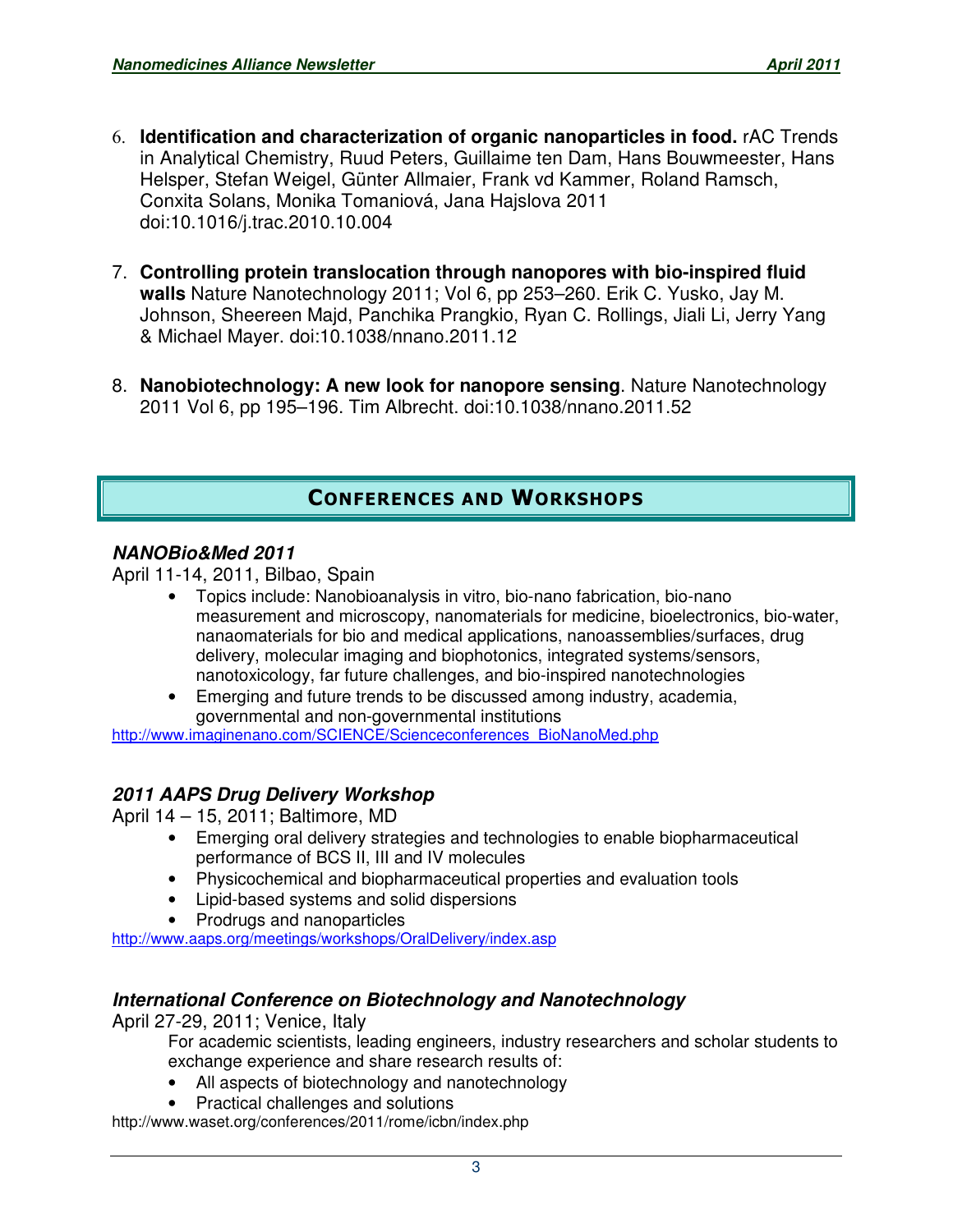### **Nanotechnology for Cancer Medicine**

May 12-13, 2011, Baltimore, MD

- Fifth annual symposium of Johns Hopkins Institute for NanoBio Technology
- Talks on nanotechnology, oncology, engineering, medicine

http://inbt.jhu.edu/outreach/symposium/twentyeleven/

# **2011 National Biotechnology Conference – sponsored by AAPS**

May 16 – 18, 2011; San Francisco, CA

Symposium on Targeted Nanotheragnostics: Scientific Achievements and Commercialization Challenges, May 16, 2011: 1:30 – 4:00 pm.

- Promising advances in scientific strategies and approaches that combine disease diagnosis with therapy (Nanotheragnostics);
- Nanodevices:
- Safety concerns on the interaction of nanomaterials and nanoparticles with the human body;
- Pharmacokinetics and biodistribution of nanoparticles;
- Formulation, processing and manufacturing of nanoparticles;

• Opportunities for future growth and commercialization of nanomedicinal products http://www.nxtbook.com/nxtbooks/aaps/nbc2011\_preprogram/#

# **Pharmaceutical Nanotechnology: Applications & Commercialization**

June 29-30, 2011; London, UK

- Engineering, formulation and drug delivery
- Nano-enabled nucleic acid therapeutic delivery
- Translating discoveries into commercial successes
- Regulatory considerations, IP issues and partnering opportunities

http://smi-online.co.uk/events/overview.asp?is=4&ref=3484

# **NanoFormulation2011**

June 26 – July 1, 2011 ; Singapore

- Formulation of Nano-Biomaterials
- Handling and processing of Nanopowders
- Processing and Stabilization of Nanoparticle Suspensions
- Smart and Functional Materials in Formulations: Coating, Films and Tapes
- Safety and Health Effects and Nanoscale Materials Towards Sustainable and Safety

http://www.nanoformulation2011.com/

# **Nanoscale Bioceramics in Healthcare and High Performance Ceramics**

October 12-13, 2011, Stoke-on-Trent, Staffordshire, UK

- Hosted by Institute of Nanotechnology and CERAM
- Focus on application of bioactive glass and ceramics to orthopaedics, regenerative medicine, dentistry, biosensing, controlled drug release, high performance coatings, and functionalized biomaterials.

http://www.nano.org.uk/events/ion-events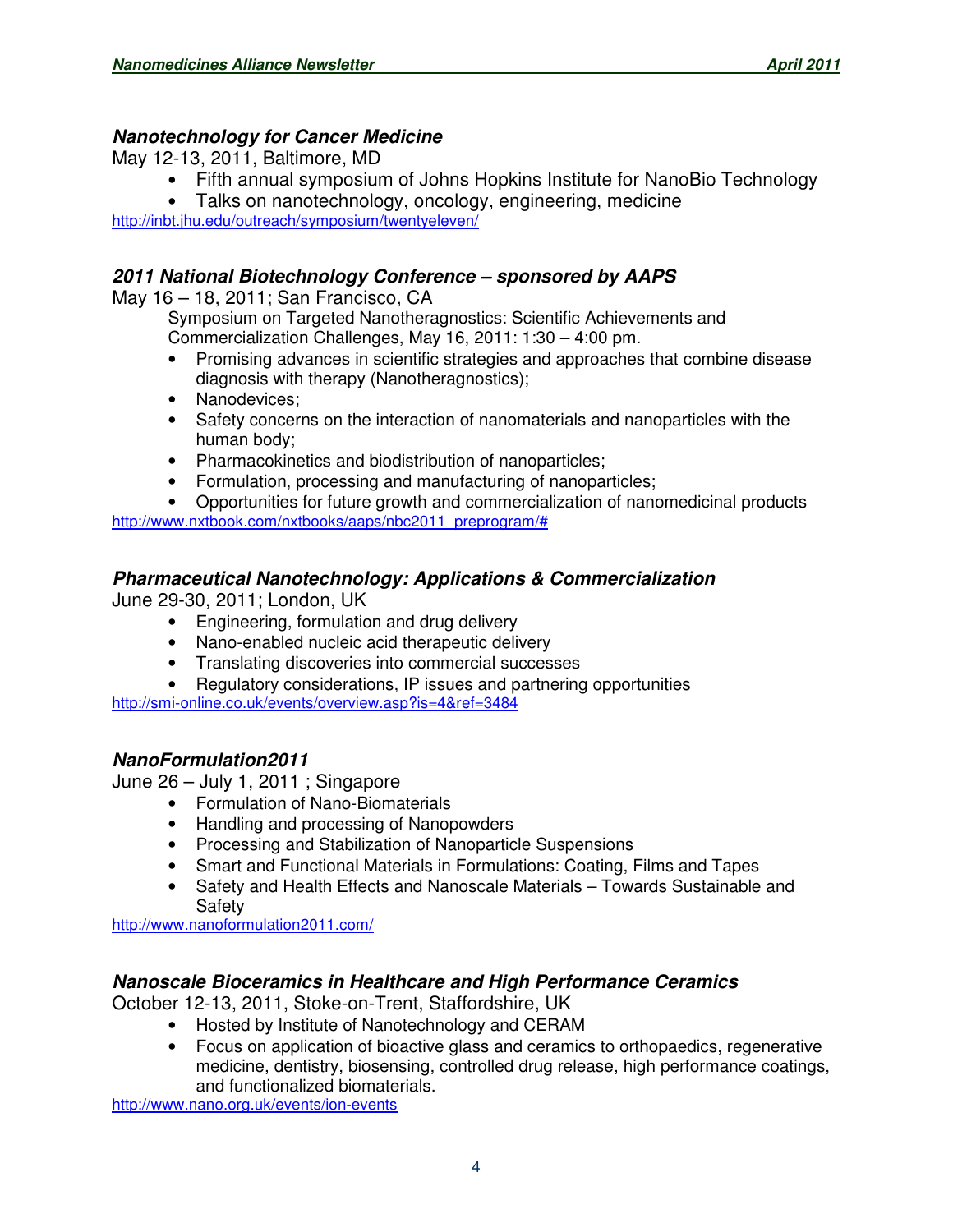#### **NanoMedicine – 2011**

November 3 – 5, 2011, Shenzhen, China

- Breaking Research of Nanomedicines
- Versatile Nanotech and Nanomaterials in Biomedicine
- Nanodevices and Diagnostic
- Nanomedicine Targeting Major Diseases
- Regenerative Nanomedicine
- Culturing Public Environment for Healthy Growth

http://www.bitconferences.com/NanoMedicine2011/

#### **BioNanoTox and Applications International Research Conference**

November 10-14, 2011, Mobile, AL

- Multidisciplinary focus on biology, nanotechnology, and toxicology
- Joint research between nanomaterials and biological systems

http://sites.google.com/site/bntconference/

#### **Nano Health**

January 15-16, 2012, Egypt, Cairo

- To address the future of nanotechnology, as well as potential risks and regulatory issues
- New frontiers in drug delivery and therapeutics
- New frontiers in imaging and diagnosis
- Nanotechnology and the developing world
- Roadmapping new technologies
- Novel medical materials and products

http://www.clocate.com/conference/Nano-Health-2012/13170

# REFERENCE SECTION

#### **Nano Organizations**

- National Center for Toxicological Research (NCTR): http://www.fda.gov/AboutFDA/CentersOffices/NCTR/default.htm
- National Nanotechnology Initiative (NNI): http://www.nano.gov/
- Nano Science and Technology Consortium (NSTC): http://www.nstc.in/
- Nano Science and Technology Institute (NSTI): http://www.nsti.org/
- The Nanotechnology Institute (NTI): http://nanotechinstitute.org/

#### **Nano Journals**

- American Chemical Society -- Nano Letters: http://pubs.acs.org/journal/nalefd
- Institute of Physics Nanotechnology: http://iopscience.iop.org/0957-4484/
- Journal of Nanoscience and Nanotechnology: http://www.aspbs.com/jnn/
- NanoTrends A Journal of Nanotechnology and its Applications: http://www.nstc.in/journal/default.aspx
- BCC Research -- Nanotechnology Reports: http://www.bccresearch.com/report/index.php?rcode=nan